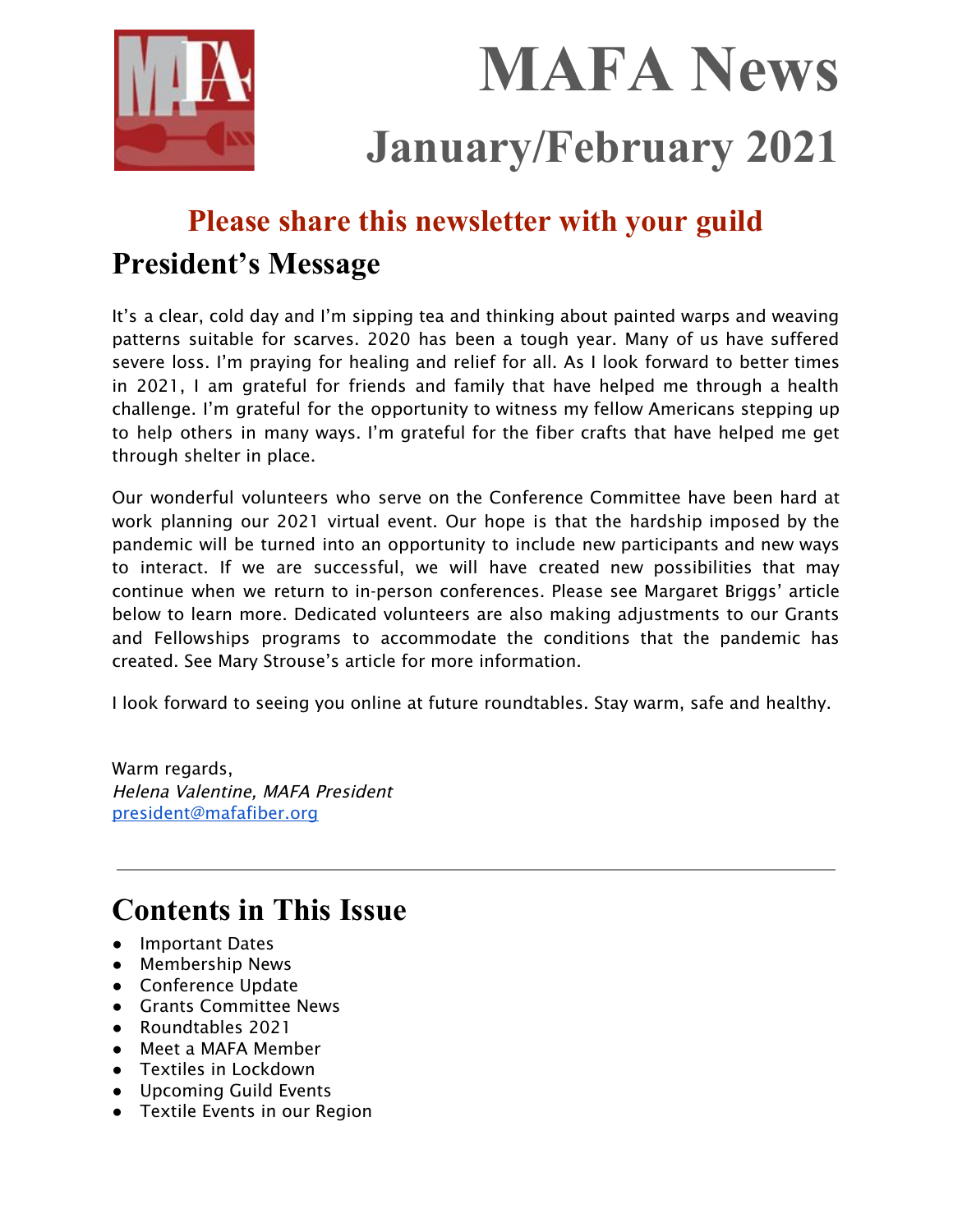# **Important Dates**

- January 8, 2021, 11:59 p.m. Last day to submit 2021 [MAFA](https://mafafiber.org/grants/guild-grants/) grant applications.
- January 15, 2021 Sign up forms open for MAFA 2021 Conference Towel Exchange, Fiber Art Exhibit, and Fashion Show and Exhibit.
- January 26, 2021, 7:00 p.m., on Zoom: Guild Roundtable: Virginia Postrel will discuss her book The Fabric of Civilization: How Textiles Made the World.
- February 20, 2021 MAFA 2021 Conference Catalog to be published.

# **MAFA Membership**

### Membership Coordinator Transition

I have truly enjoyed working with all of you for the past three years as Membership Coordinator! Since I am currently also serving as Conference Chair and things are getting busy, it's time for me to hand off Membership duties.

Sara Robbins, our current First VP has graciously volunteered to take over Membership. Starting February 1st, Sara will be your contact person for membership or any other MAFA questions. -- Margaret Briggs, outgoing Membership Coordinator

### Guild Zoom Meetings

We have two Zoom accounts for use by any of our member guilds to hold guild meetings, board meetings, study groups, and programs. Visit the Guild [Zoom](https://mafafiber.org/guild-resources/guild-zoom-meetings/) [Meetings](https://mafafiber.org/guild-resources/guild-zoom-meetings/) page (under Guild Resources) for more info, the meeting calendar, a request form to reserve a meeting time, links to instructions for guild hosts and participants, and a link to download the Zoom app. If you have any questions, need help scheduling a meeting, or have any other suggestions on how MAFA can support our members right now, please email [secretary@mafafiber.org](mailto:secretary@mafafiber.org).

### **Conference 2021 Update**

### MAFA 2021 VIRTUAL Conference - June 24 - 27, 2021

The conference is really coming together! In our new format we will offer a variety of class lengths from 2-hour classes to 1-day and 2-day workshops. Attendees can register for any combination of classes over the four days. Since most classes will be recorded and available to watch after the conference, there will be time to take in hands-on info at your own pace. Along with classes, there will be daily lectures at lunch and late afternoon, a keynote address by Jane Dunnewold, fiber art exhibit, fashion show and exhibit, towel exchange, and the vendor marketplace. Plus, casual gathering times to hang out with your fiber friends at Morning Coffee and Evening Drop-in.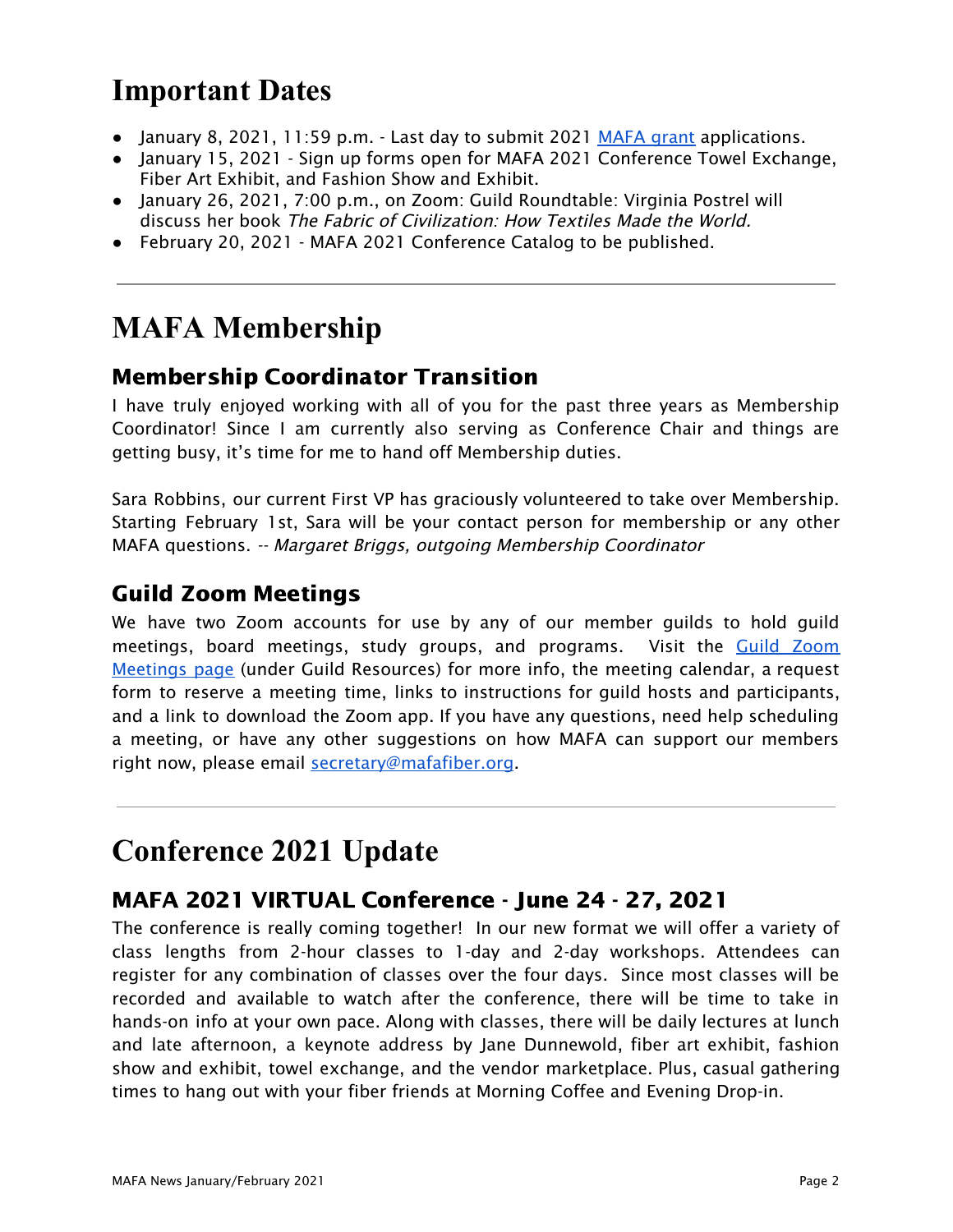Conference details will be updated on the MAFA website and social media, by bi-monthly email to Reps and previous attendees, and here in the Reps News. Members, and anyone interested, are invited to join the MAFA News email list by adding your address at the bottom of any website page. And follow us on social media for updates – find those links at the top of the website.

#### Here are some key Conference dates:

- Signups for the virtual Towel Exchange, Fiber Art Exhibit, and Fashion Show and Exhibit will open January 15th. Details and entry forms here: <https://mafafiber.org/conferences/mafa2021/exhibits-2021>.
- The catalog will be published February 20th with complete class listings and registration details. It will be linked on the MAFA website and emailed to all.
- We will offer sample classes in March so you can get a feel for what a virtual hands-on class or lecture-style class will be like. Dates TBA, and we'll post a recording if you can't attend live.
- Registration will open April 10th  $-$  a little later than usual since we don't all have to make travel arrangements.

Please email MAFA 2021 Conference Chair Margaret Briggs if you have any questions at [conference@mafafiber.org.](mailto:conference@mafafiber.org)

#### Conference Sponsorships

Guilds, organizations, and individuals: If you would like to sponsor elements of the conference in exchange for sponsor recognition, your logo on the conference website, and a link to your guild/organization, we will be taking sponsorships at several levels for lectures, keynote, exhibits, demos, and events. Find complete info about sponsorships and the sponsor form on the MAFA website:

[https://mafafiber.org/conferences/mafa2021/sponsorships/.](https://mafafiber.org/conferences/mafa2021/sponsorships/)

### Conference Committee - Seeking a Donations Coordinator

The MAFA 2021 Conference committee seeks a volunteer to help us manage sponsors for the virtual conference. The conference chair and vendor coordinator will make most of the asks, but we need someone to: help us develop additional leads, occasionally ask for sponsorships, follow-up that each donor has paid or sent tuition certificates, and verify that we have all needed info from them to add logos, descriptions and links to the website, event hub, and catalog.

If you are interested in joining the conference committee as the Donations Coordinator, we will ask that you participate in monthly Zoom meetings, use MAFA's Gmail to correspond with donors and manage documents, and communicate with the conference team on our online project management platform Basecamp.

For more information or to discuss, please email **conference@mafafiber.org**.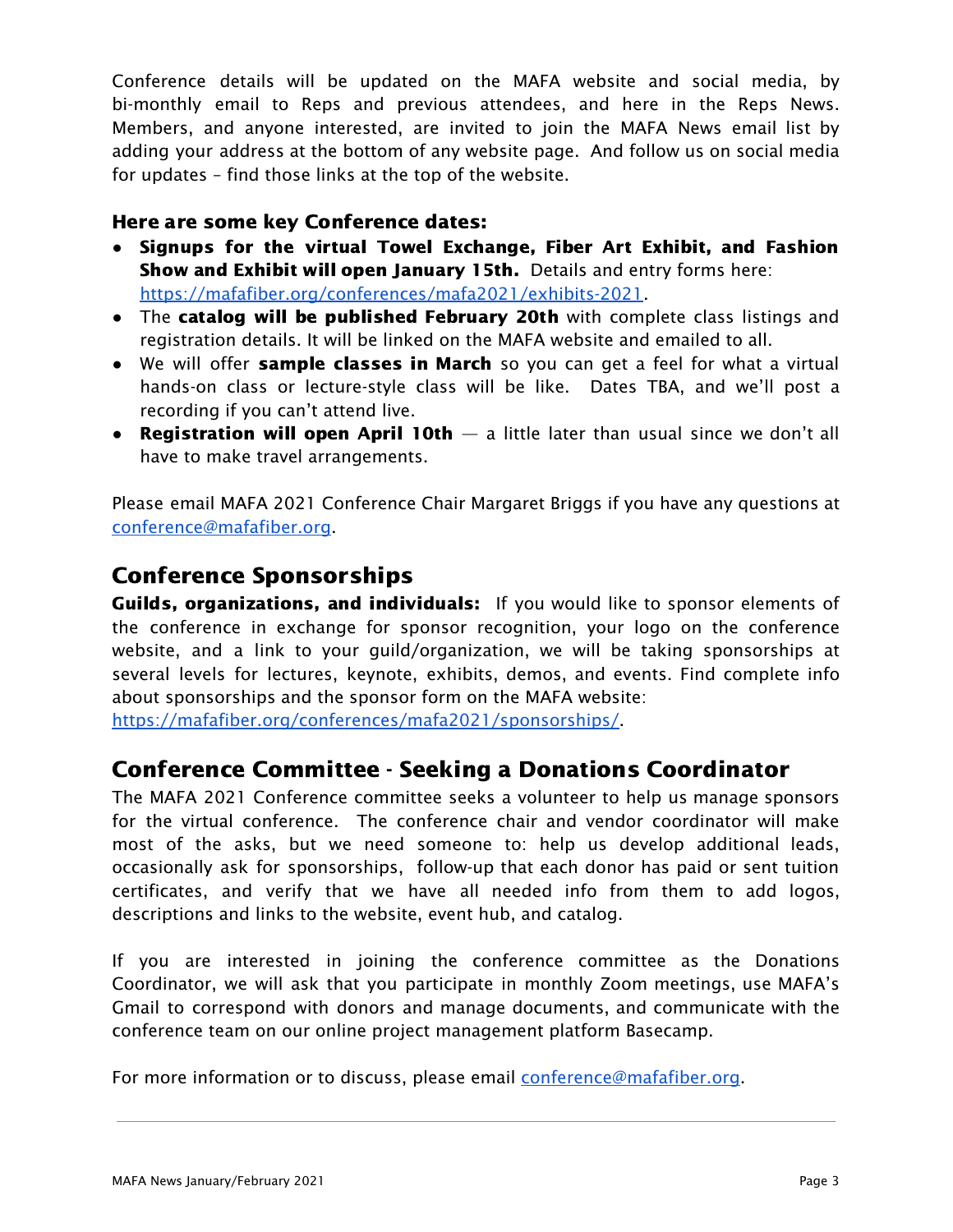# **Grants Committee News**

### 2021 Grant Applications Due Soon

The deadline for new grant applications has been **extended to January 8th, 2021**.

Missed our November Guild Roundtable on the Grants process? View the [slideshow](https://mafafiber.org/wp-content/uploads/Grants/MAFA-Grants-Slides-compressed.pdf).

If you are thinking about applying for a 2021 grant, please start your application well in advance of the deadline. You can use the save-and-continue button at the bottom to store your work and complete/revise it later. That way, we can gauge interest in grants for next year and adjust our deadlines if needed.

### Interested in a MAFA Grant?

- Read the detailed guidelines and reporting requirements on the MAFA [Grants](https://mafafiber.org/grants/guild-grants/) [page](https://mafafiber.org/grants/guild-grants/)
- Check out our recent [slideshow](https://mafafiber.org/wp-content/uploads/Grants/MAFA-Grants-Slides-compressed.pdf) on the grants process
- Read the [reports](https://mafafiber.org/grants/guild-grants/grant-awards/) of successful grant projects. The reports include advice for future applicants planning similar projects
- Download the latest version of the [application](https://mafafiber.org/wp-content/uploads/Forms/MAFA-GRANT-APPLICATION-preview.pdf) preview (Rev. Sept. 2020)
- The online application form (required) is [here](https://mafafiber.org/grants/guild-grants/grant-application/)

Questions? Contact [grants@mafafiber.org.](mailto:grants@mafafiber.org)

### Conference Fellowships

Because next year's virtual event will focus on shorter workshops and lectures, MAFA has suspended Conference Fellowships for 2021.

To learn more about Conference Fellowships:

- Check out the **fellowship quidelines** and application preview at mafafiber.org
- Read [reports](https://mafafiber.org/grants/fellowships/fellowship-awards/) from previous Conference Fellows

### Want to get involved on the Grants Committee?

The Grants Committee welcomes new members annually. Volunteers from across the MAFA region are needed for 2021 and beyond. For more information or to express interest, contact [grants@mafafiber.org](mailto:grants@mafafiber.org).

### **Upcoming Guild Roundtables 2021**

Hi Everyone,

As Margaret mentioned above, I am going to be assuming the role of Membership Coordinator beginning February 1, 2021. My duties will include not only membership but I will continue to edit the MAFA newsletter and produce the MAFA Roundtables.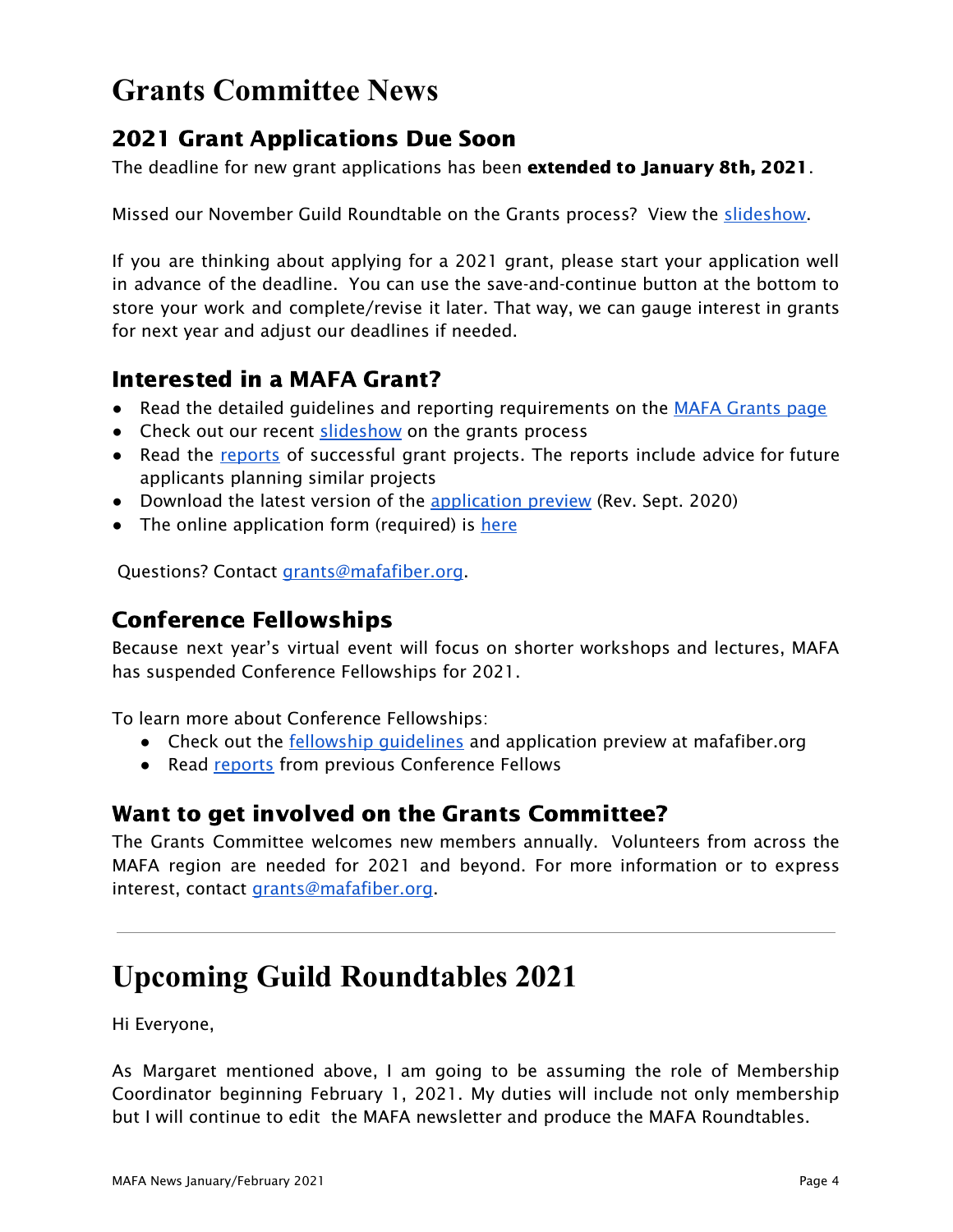To kick off the year we are going to do something a bit different for our first roundtable, we will have a speaker. Virginial Postrel has written a fascinating book, The Fabric of Civilization; How Textiles Made the World and she will join us for a presentation and discussion. Save the date for our next roundtable on e the World, on Tuesday, January 26th, at 7:00pm on Zoom.

Register here to get a Zoom link for the January meeting:

[https://us02web.zoom.us/meeting/register/tZ0rcumgrDkoHNewP1ZW81janrRu4UChI4](https://us02web.zoom.us/meeting/register/tZ0rcumgrDkoHNewP1ZW81janrRu4UChI40Z) [0Z](https://us02web.zoom.us/meeting/register/tZ0rcumgrDkoHNewP1ZW81janrRu4UChI40Z)

The MAFA Roundtables are ultimately designed to help support the guild representatives. I would love to hear your ideas as to what would interest and be helpful to you. You can reach me at the same Membership email address, [membership@mafafiber.org.](mailto:membership@mafafiber.org)

Sara Robbins, First VP and Membership Coordinator

#### Guild Roundtables and Rep Meeting Dates for 2021:

January 26 - Roundtable March 23 - roundtable May 26 - Roundtable July 27 - Rep Meeting and Elections September 28 - Rep Meeting November 23 - Roundtable Note that the meetings have been moved to the 4th Tuesday of the odd months.

Did you miss the previous roundtables? Find links to meeting notes and recordings of the meetings on the Reps Corner page of the MAFA website, here: <https://mafafiber.org/guild-resources/reps-corner/>

# **Meet a Member of a MAFA Guild**

Each newsletter we try to highlight a member of a MAFA guild in order for you to get to know the talented people who are part of our organization.

We hope you will not be shy and will consider letting us get to know you by completing the Member Highlights form, which can be found on the Mafa website: <https://mafafiber.org/guild-resources/reps-corner/member-highlights-form/>

### January/February Member Highlight: Meet Judy Donovan

My name is Judy Gelzinis Donovan and I am a member of the Philadelphia Guild of Handweavers and the South Jersey Guild of Spinners and Handweavers. I am a weaver, spinner, quilter, knitter, crocheter, dyer and beader. I have been practicing my art for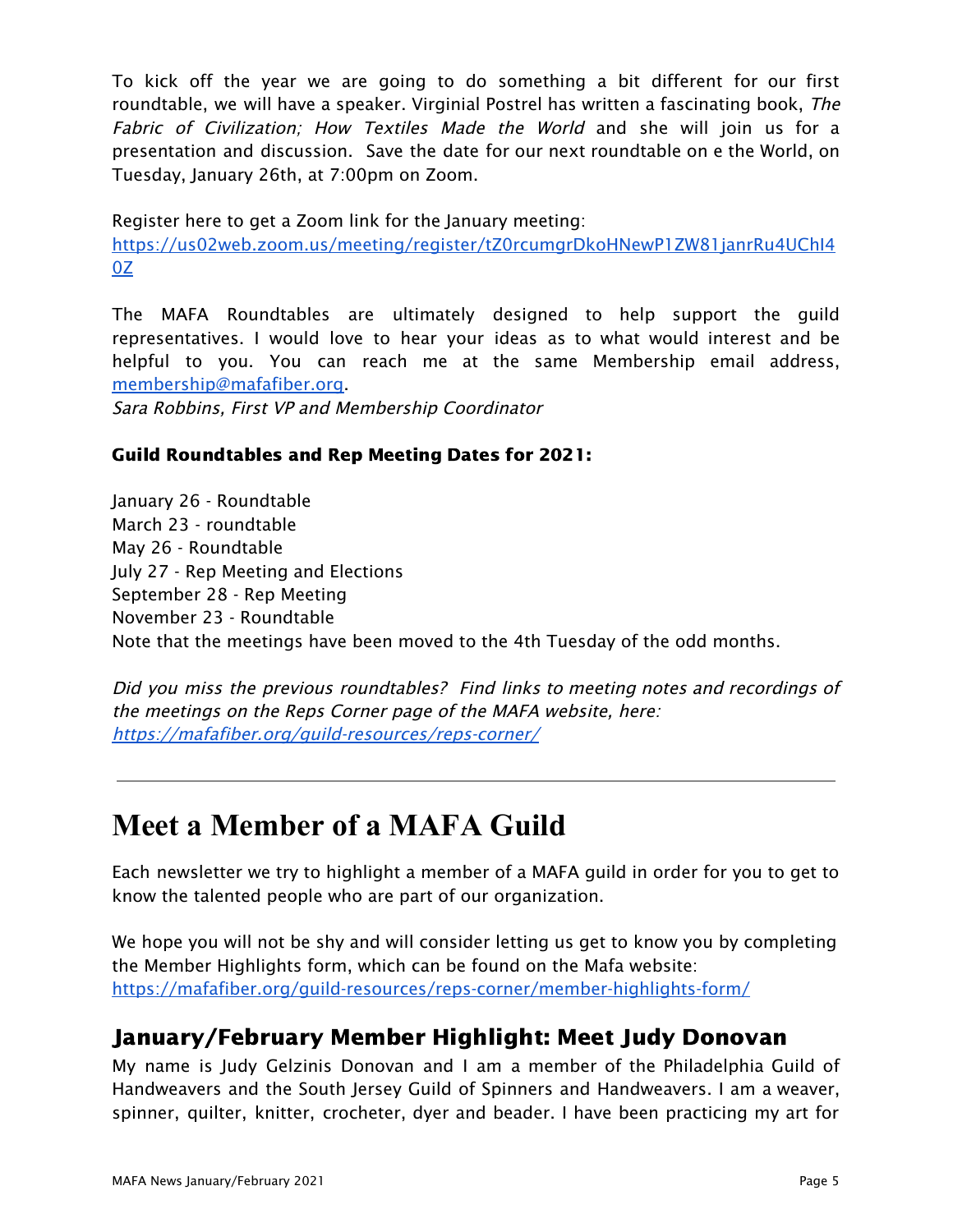over 35 years and am an award-winning wearable art designer, quilter, and beadwork artist (editor's note: Judy has received too many awards to list). I have designed for 3 invitational Bernina Fashion shows and 4 Fairfield Fashion shows, all of which traveled in both the US and abroad. I am helped by the fact I have been sewing since I was eight years old.

I currently teach weaving, quilting and wearables techniques on Zoom for national and international audiences. I live in Philadelphia with my husband and Siamese cats and am the proud mother of 3 highly creative and talented sons.

My favorite "comfort" fiber activities are knitting (Lace, Fair Isle, Mosaic, and any kind of colorwork) and spinning, including art yarns and cotton (a recently discovered passion!). My only fiber animals are my Siamese cats (Django and Ozzy) --and yes I have spun their fur!

My favorite quote is from a former teacher (who I met at MAFA in the 90's and continues to inspire and amaze me), Anita Luvera Mayer in her book Clothing from Hands that Weave (p.129) about the power of clothing. After wearing her 'Two Drink Dress' to an event she wrote:

"I learned that clothing communicates. As one friend I met that night told me later 'I felt anyone crazy enough to either weave that or wear it was worth knowing.' I was visually saying something about who I was and that allowed those who responded to that message to come up to me and initiate a conversation. That dress has been to many events since that night...I always have a grand time. It does too."

I began attending MAFA in 2005 and have gone to at least 7 additional MAFA conferences, serving as Education Chair in 2017. I look forward to virtually attending the exciting 2021 event.



This lace garment pic features Judy modeling her award-winning "10,000 Hours of Legacy Lace" created entirely from old lace doilies made by her grandmother, great-grandmother and others.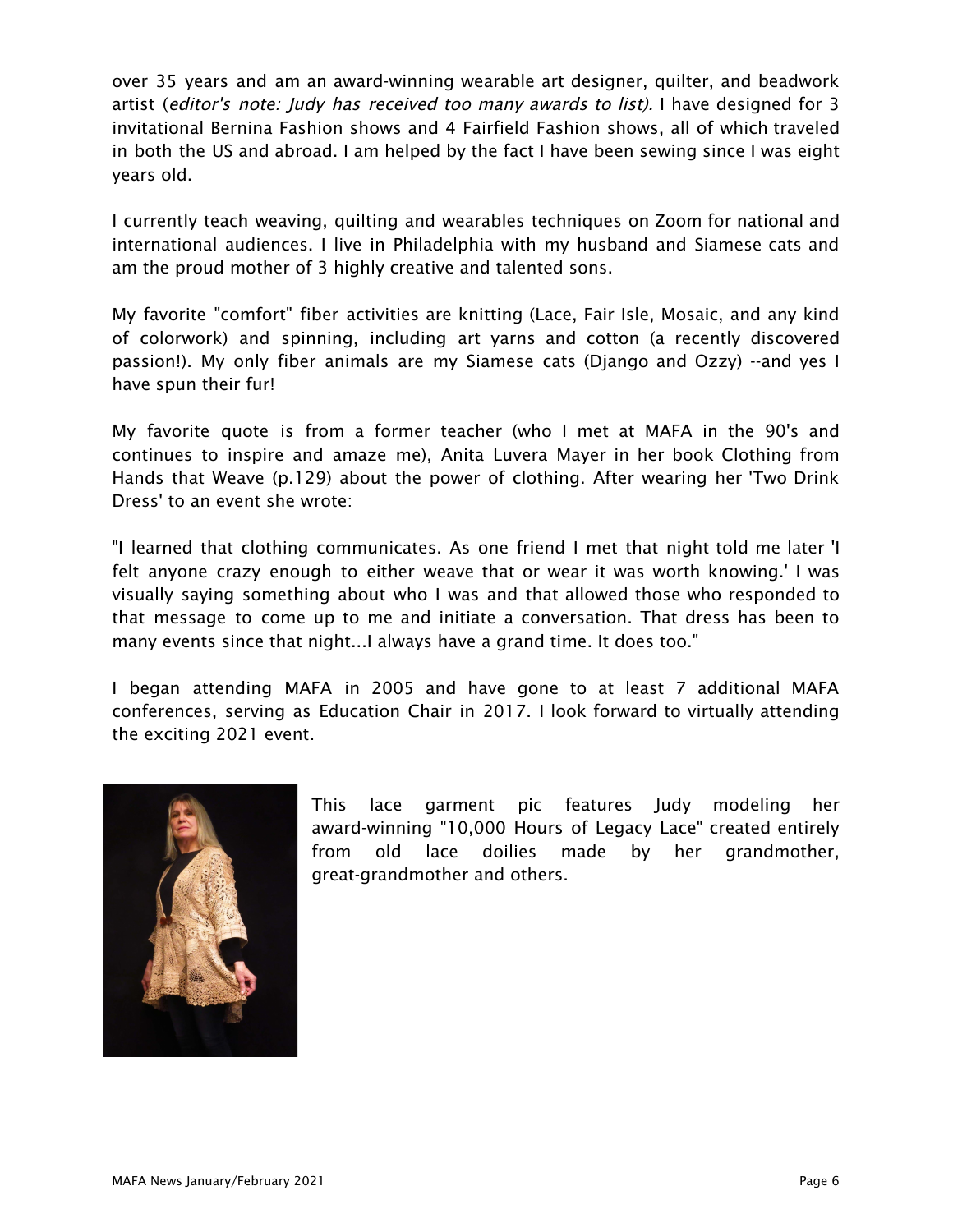## **Fascinating Look at Textiles in Lockdown**



The Gawthorpe Textiles Collection shares stories of how textile making has helped us through the pandemic. Textile artist Ruth Singer has created an ebook and podcast exploring textile making during the pandemic lockdown in 2020. Check out the extraordinary creations here: <https://ruthsinger.com/textiles-in-lockdown/>

# **Upcoming Guild Events**

Let us help you publicize your guild exhibits, workshops, events and sales! Visit the Guild Events listing on the website here: [mafafiber.org/events/](https://mafafiber.org/events/). Submit information on events, workshops, programs and sales for the website and newsletter by submitting the online form here: [mafafiber.org/guilds-page/guild-event-update/](https://mafafiber.org/guilds-page/guild-event-update/). You may also email newsletter items to [firstvp@mafafiber.org](mailto:firstvp@mafafiber.org) before the 21st of even months for inclusion in the next MAFA News.

### New in this issue

None at this time

#### In previous issue:

Building Bridges, Weavers Guild of Greater Baltimore - Virtual Exhibit to 6/30/21, <https://wggb.org/building-bridges-1/>

The theme of our exhibit - Building Bridges - was designed to allow broad interpretation so that weavers of all levels could feel inspired to contribute. It was interpreted as a bridge between people, cultures, the natural world, phases of life and ideas. The pandemic certainly inspired a number of the entries and weaving was clearly an escape and source of comfort.

This exhibit highlights the diverse possibilities that weaving offers. It includes tapestry weavings, 3-D weavings, clothing, home décor, and more. Check it out and be inspired!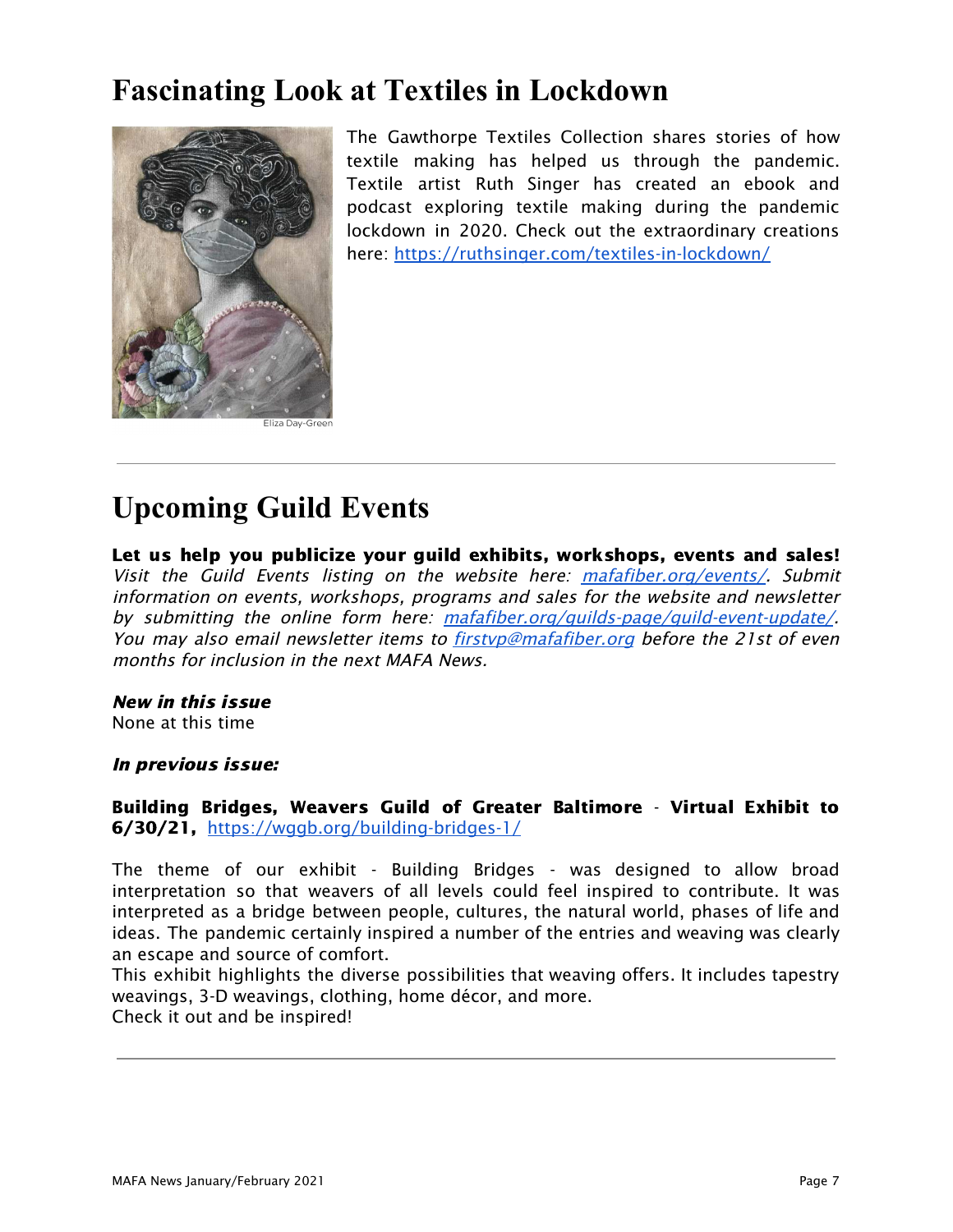## **Textile News in Our Region** Exhibits, Festivals, Events & Online Fiber Arts

Please note that many museums are still closed. See \* for current details. Some virtual tours have been added to the listings.

#### New exhibits in this issue:

None at this time

HGA - Handweavers Guild of America: Textiles and Tea. The Handweavers Guild of America, Inc. (HGA) is excited to announce our new program for 2021: Textiles & Tea. Every Tuesday at 4 PM (EST) HGA will host a conversation with some of the most respected fiber artists in the field today. In our 45-minute discussion we will focus on their artwork and their creative journey. We will allow 15 minutes at the end of our conversation for questions from the audience. Make a cup of your favorite tea and join us as we talk about fiber, creativity, inspiration, process and so much more[.https://weavespindye.org/textiles-and-tea/](https://weavespindye.org/textiles-and-tea/)

#### Previous issue exhibits:

Poetics of Place <https://publish.exhibbit.com/gallery/48757320/solo-gallery-16892>

#### Rosie Lee Tompkins: A Retrospective

<https://bampfa.org/rosie-lee-tompkins-media>

#### Esther and the Dream of One Loving Human Family

Ends March 31, 2024, Testimonial embroideries created by Holocaust survivor, Esther Nisenthal Krinitz, AMERICAN VISIONARY ART MUSEUM (AVAM), Baltimore, Maryland, <http://www.avam.org/>

The **Hudson Valley Fiber Arts Network** is a listing directory, marketing & news resource to promote and celebrate the diversity & creativity of the fiber arts community of the greater Hudson Valley region - from New York City to the Canadian border, along the I-87 and Hudson River corridor and surrounding areas. Find their events listings, and info at [www.hudsonvalleyfiberartsnetwork.com/](http://www.hudsonvalleyfiberartsnetwork.com/)

#### **Ongoing Exhibits** please check websites for reopening dates

Potomac Fiber Arts Gallery, Alexandria, Virginia - Exhibits all forms of fiber work, including weaving, knitting, crocheting, sewing, surface design, and more, in 11 juried shows each year. More info at [www.potomacfiberartsgallery.com/](http://www.potomacfiberartsgallery.com/).

**Fabric Workshop and Museum**, Philadelphia, Pennsylvania - The museum's purpose is to stimulate experimentation among leading contemporary artists and to share the process of creating works of art with the public. They have various exhibits and a permanent collection, as well as studio facilities, equipment, and expert technicians on-site. Find more info at [fabricworkshopandmuseum.org/.](http://fabricworkshopandmuseum.org/)

Alling Coverlet Museum, in Palmyra NY, has a collection of simple 4H to jacquard coverlets[.historicpalmyrany.com/alling.htm](http://historicpalmyrany.com/alling.htm)